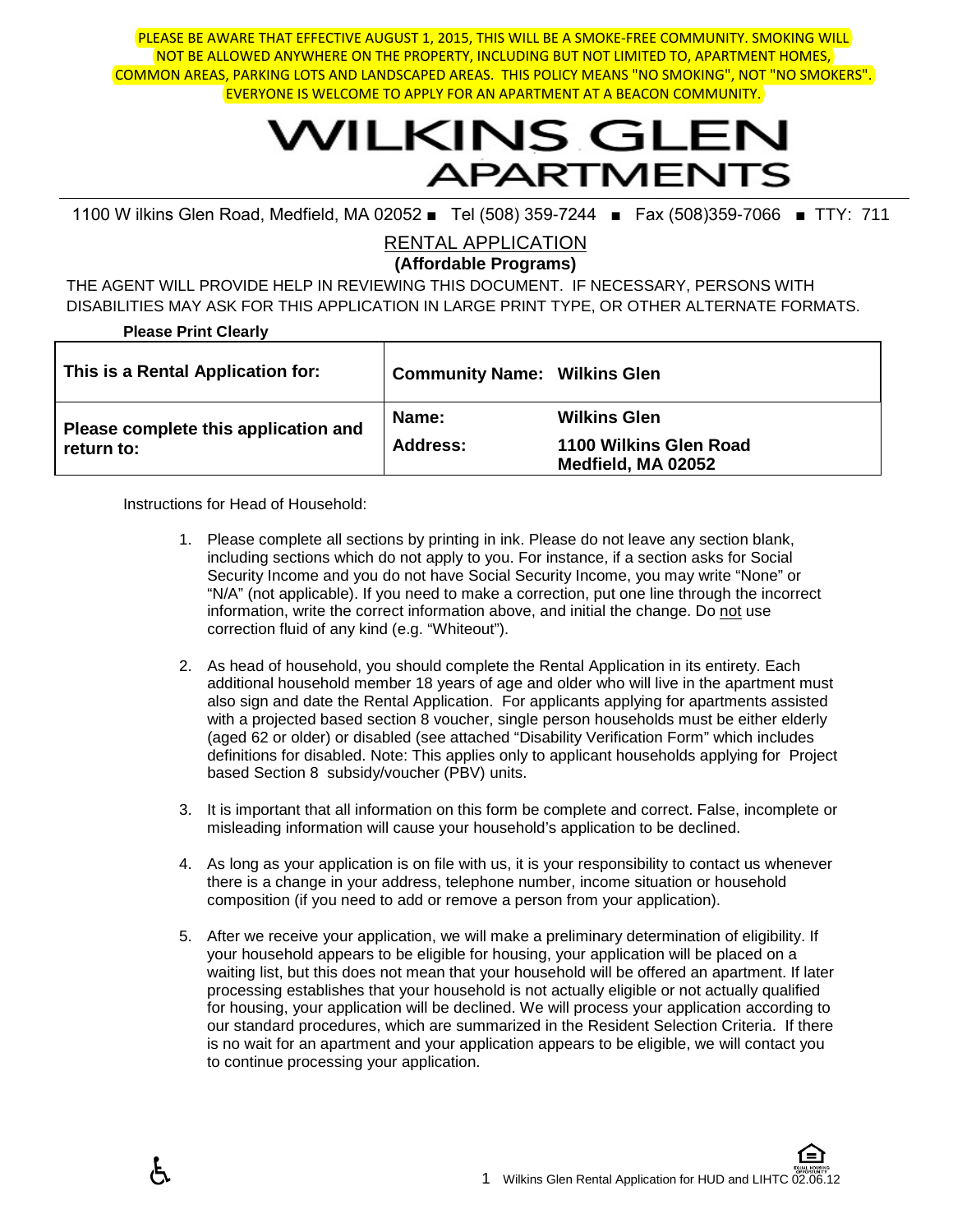Note: Upon request to the Agent, you have the right to receive a Tenant Selection Plan Summary (with Program Description Insert) which summarizes the tenant application process including eligibility and screening requirements for occupancy in the Development.

|            |                                                                                                                                                                                                              |                                                                                                                        |                                 |                | For Office Use Only<br>Place date/time stamp here  |                                                                |
|------------|--------------------------------------------------------------------------------------------------------------------------------------------------------------------------------------------------------------|------------------------------------------------------------------------------------------------------------------------|---------------------------------|----------------|----------------------------------------------------|----------------------------------------------------------------|
|            |                                                                                                                                                                                                              | A. GENERAL INFORMATION                                                                                                 |                                 |                |                                                    |                                                                |
|            | Applicant Name(s):                                                                                                                                                                                           |                                                                                                                        |                                 |                |                                                    |                                                                |
| Address:   |                                                                                                                                                                                                              |                                                                                                                        |                                 |                |                                                    |                                                                |
|            | <b>Street</b>                                                                                                                                                                                                | Apt.#                                                                                                                  | City                            |                | State                                              | ZIP                                                            |
|            | Daytime Phone:                                                                                                                                                                                               | <u> 1989 - Johann Stoff, deutscher Stoffen und der Stoffen und der Stoffen und der Stoffen und der Stoffen und der</u> |                                 | Evening Phone: |                                                    | <u> 1989 - Johann Stein, fransk politik (</u>                  |
|            | Number of BR's<br>in current apt:                                                                                                                                                                            |                                                                                                                        |                                 |                | Do you $\Box$ RENT or $\Box$ OWN (check one)       |                                                                |
|            | Amount of current monthly rental or mortgage payment:                                                                                                                                                        |                                                                                                                        | \$                              |                | <u> 1980 - John Stein, Amerikaansk politiker (</u> |                                                                |
|            | If owned, do you receive monthly rental income from property?                                                                                                                                                |                                                                                                                        |                                 |                | $\Box$ Yes                                         | $\Box$ No (check one)                                          |
|            | Check utilities paid by you: $\Box$ Heat                                                                                                                                                                     |                                                                                                                        | $\Box$ Electricity              |                | $\Box$ Gas                                         | $\Box$ Other (specify)                                         |
| Internet): | Approximate monthly cost of utilities paid by you (excluding phone, cable TV and                                                                                                                             |                                                                                                                        |                                 |                | - \$                                               |                                                                |
|            | Bedroom size requested: □ One BR □ Two BR □ Three BR □ Four BR<br>How did you hear about this Beacon Community? ___________________________________                                                          |                                                                                                                        |                                 |                |                                                    |                                                                |
|            |                                                                                                                                                                                                              |                                                                                                                        |                                 |                |                                                    |                                                                |
|            | Do you or any members of your household require any reasonable accommodations to be made to your<br>apartment home? (i.e., wheelchair access, apparatus for the hearing impaired, etc.) $\Box$ Yes $\Box$ No |                                                                                                                        |                                 |                |                                                    |                                                                |
| voucher).  | Do you have a Housing Choice Voucher (i.e. Section 8 Voucher)? □ Yes □ No (check one)<br>If yes, from which Housing Authority? _____________________________(please attach copy of your                      |                                                                                                                        |                                 |                |                                                    |                                                                |
|            |                                                                                                                                                                                                              |                                                                                                                        | <b>B. HOUSEHOLD COMPOSITION</b> |                |                                                    |                                                                |
|            | List ALL persons who will live in the apartment. List the head of household first.                                                                                                                           |                                                                                                                        |                                 |                |                                                    |                                                                |
|            | <b>Name</b>                                                                                                                                                                                                  | Relationship<br>to head                                                                                                | <b>Birth</b><br><b>Date</b>     | Age            | SS#                                                | <b>Student Y/N</b><br>(If yes, note<br>Part time or full time) |
| Head       |                                                                                                                                                                                                              |                                                                                                                        |                                 |                |                                                    |                                                                |
| Co-        |                                                                                                                                                                                                              |                                                                                                                        |                                 |                |                                                    |                                                                |
|            |                                                                                                                                                                                                              |                                                                                                                        |                                 |                |                                                    |                                                                |
| Head<br>3. |                                                                                                                                                                                                              |                                                                                                                        |                                 |                |                                                    |                                                                |
| 4.         |                                                                                                                                                                                                              |                                                                                                                        |                                 |                |                                                    |                                                                |

6.

7.

8.

£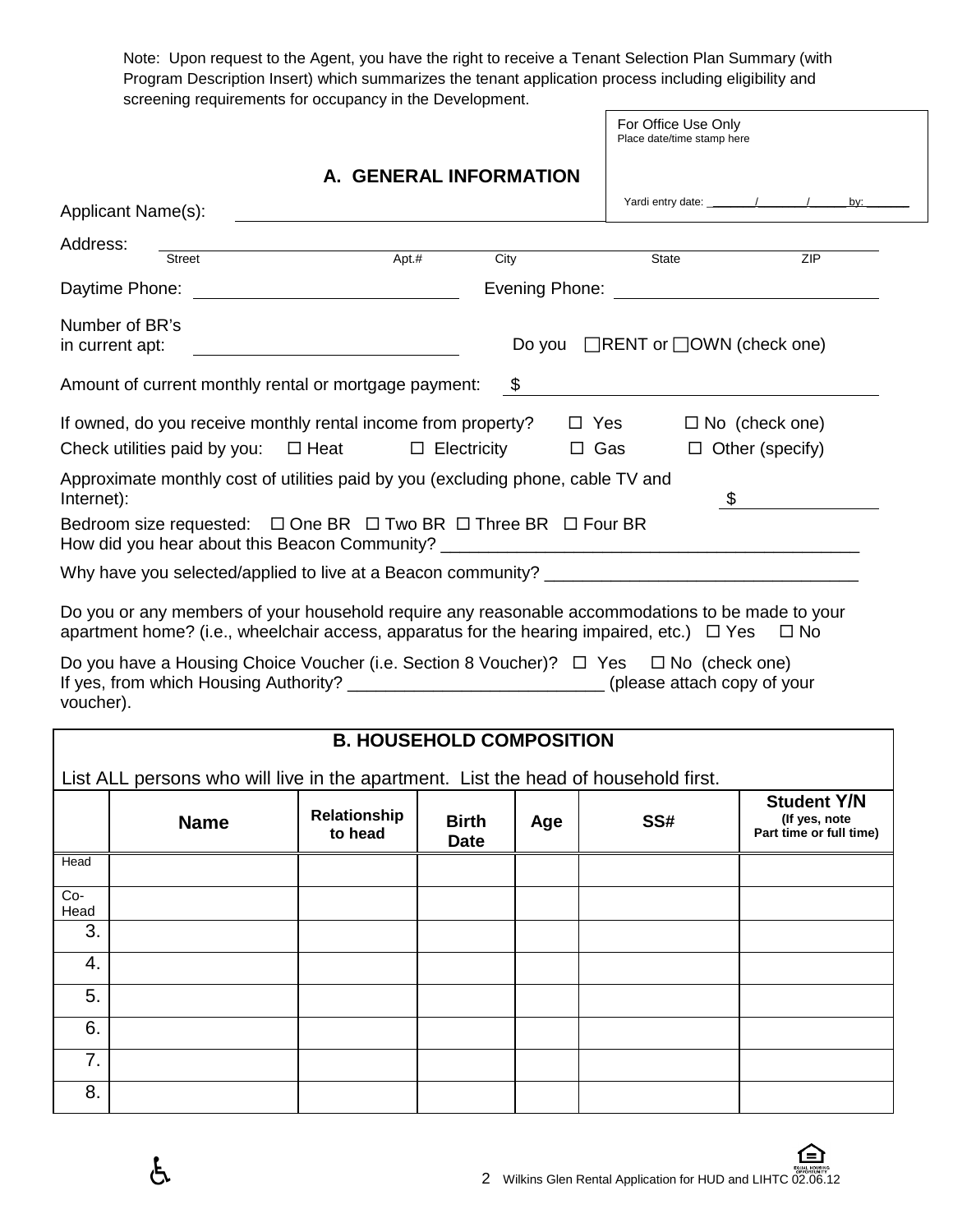Please note if a member of the household is a Foster Child or Foster Adult, please note in the Relationship to Head column per the HUD Handbook 4350.3 Rev 3 Chapter 5.

| Do you anticipate any additions to the household in the next twelve months? $\Box$ Yes | <b>INo</b> |
|----------------------------------------------------------------------------------------|------------|
| If yes, explain:                                                                       |            |
|                                                                                        |            |

### **C. STUDENT ELIGIBILITY**

### **STUDENT ELIGIBILITY FOR THE LOW INCOME HOUSING TAX CREDIT PROGRAM**

| Will all of the persons in the household be or have been full time students during<br>five calendar months of this calendar year, or the upcoming calendar year at an |       |           |
|-----------------------------------------------------------------------------------------------------------------------------------------------------------------------|-------|-----------|
| educational institution (other than a correspondence school) with regular faculty<br>and students?                                                                    | ∃ Yes | $\Box$ No |
| If yes, answer the following questions:                                                                                                                               |       |           |
| Are any full-time student(s) married and filing a joint tax return?                                                                                                   | ∃ Yes | $\Box$ No |
| Are any student(s) enrolled in a job-training program receiving assistance under                                                                                      |       |           |
| the Job Training Partnership Act?                                                                                                                                     | ∏ Yes | $\Box$ No |
| Is the full time student a Title IV/TANF recipient?                                                                                                                   | ∃ Yes | $\Box$ No |
| Is the full time student a single parent living with his/her minor child and the parent                                                                               |       |           |
| and child are not dependents on another's tax return?                                                                                                                 | ∃ Yes | l I No    |

### **STUDENT ELIGIBILITY FOR HUD PROGRAMS**

| Is this household applying for Project Based Section 8, RAP, Rent Supp, Section                                      |               |           |
|----------------------------------------------------------------------------------------------------------------------|---------------|-----------|
| 236, BMIR or Factored assistance?                                                                                    | $\square$ Yes | No        |
| If no, no further questions are necessary to determine student eligibility, If yes, answer below.                    |               |           |
| Are any household members full or part time students enrolled in an accredited                                       |               |           |
| institution of higher education and applying for subsidy separate from their parent                                  | $\Box$ Yes    | $\Box$ No |
| or guardian?                                                                                                         |               |           |
| - Marcelle Jakibarel Jacobscore New Scene Le Scenice Jacobscole Calendari (Pall Warrock come component le constituto |               |           |

| If yes, additional documentation may be required to determine eligibility when an apartment is available. |

### **D. CRIMINAL & RENTAL HISTORY BACKGROUND**

| Are you currently under eviction or have you been evicted?                                                                              | ∃ Yes        | $\Box$ No |
|-----------------------------------------------------------------------------------------------------------------------------------------|--------------|-----------|
| If yes, describe:                                                                                                                       |              |           |
| Have you or any member of your household ever been convicted of or pled guilty or<br>"no contest" to any felony?                        | $\sqcap$ Yes | $\Box$ No |
| Have you or any member of your household ever been convicted of or pled quilty or<br>"no contest" to a sexual offense?                  | ∂ Yes        | $\Box$ No |
| Have you or any member of your household ever been convicted of or pled guilty or<br>"no contest" to any drug-related criminal offense? | $\sqcap$ Yes | $\Box$ No |
| Is any member of your household currently engaging in illegal use of drugs?                                                             | ∃ Yes        | $\Box$ No |
| Do you have a registration requirement under a state sex offender registration<br>program?                                              | ∃ Yes        | $\Box$ No |
| If yes, in what state?                                                                                                                  |              |           |
| If yes, is the registration a lifetime requirement?                                                                                     | ⊺Yes         | ∏ No      |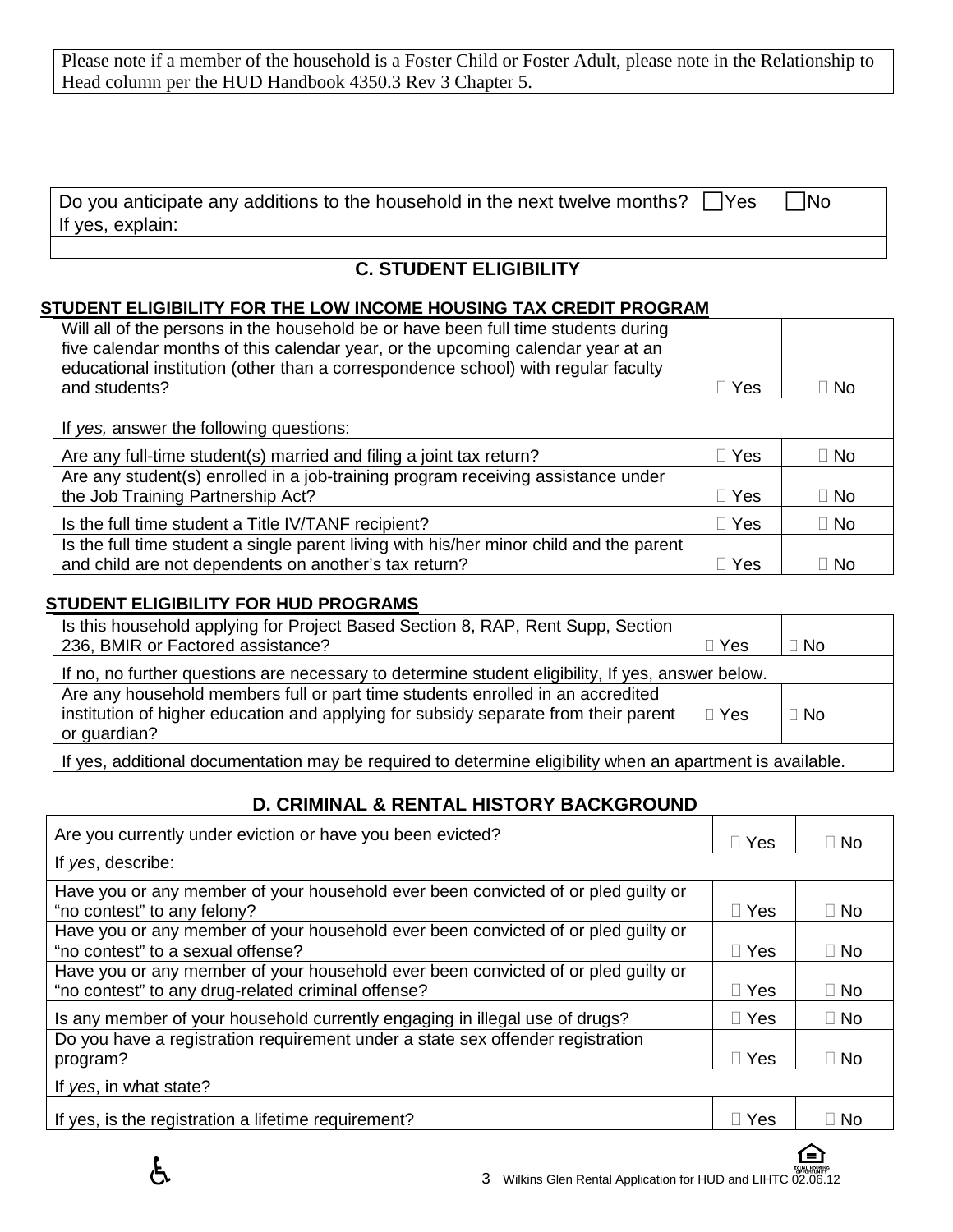Note: Federal regulations prohibit the admission to federally assisted housing of persons with a lifetime registration requirement under a state sex offender registration program.

| <b>E. INCOME</b>                                                                                                                                                                                                                                                                                 |                                                                                                                                |                                       |  |  |  |
|--------------------------------------------------------------------------------------------------------------------------------------------------------------------------------------------------------------------------------------------------------------------------------------------------|--------------------------------------------------------------------------------------------------------------------------------|---------------------------------------|--|--|--|
| List ALL sources of income as requested below. If a section doesn't apply, cross out or write "NA". Do<br>not leave any section BLANK. Attach appropriate documentation for each income source to this<br>application (e.g. Social Security benefits statement, pay stubs, if applicable, etc.). |                                                                                                                                |                                       |  |  |  |
| <b>Household Member Name</b>                                                                                                                                                                                                                                                                     | <b>Source of Income</b>                                                                                                        | <b>Gross Monthly</b><br><b>Amount</b> |  |  |  |
|                                                                                                                                                                                                                                                                                                  | <b>Social Security</b>                                                                                                         | \$                                    |  |  |  |
|                                                                                                                                                                                                                                                                                                  | <b>Social Security</b>                                                                                                         | \$                                    |  |  |  |
|                                                                                                                                                                                                                                                                                                  | <b>Social Security</b>                                                                                                         | \$                                    |  |  |  |
|                                                                                                                                                                                                                                                                                                  | <b>SSI Benefits</b>                                                                                                            | \$                                    |  |  |  |
|                                                                                                                                                                                                                                                                                                  | <b>SSI Benefits</b>                                                                                                            | \$                                    |  |  |  |
|                                                                                                                                                                                                                                                                                                  | <b>SSI Benefits</b>                                                                                                            | \$                                    |  |  |  |
|                                                                                                                                                                                                                                                                                                  | <b>Title IV/TANF</b>                                                                                                           | \$                                    |  |  |  |
|                                                                                                                                                                                                                                                                                                  | Pension (list source)                                                                                                          | \$                                    |  |  |  |
|                                                                                                                                                                                                                                                                                                  | Pension (list source)                                                                                                          | \$                                    |  |  |  |
|                                                                                                                                                                                                                                                                                                  | <b>Adoption Subsidy</b>                                                                                                        | \$                                    |  |  |  |
|                                                                                                                                                                                                                                                                                                  | <b>Annuity Income</b>                                                                                                          | \$                                    |  |  |  |
|                                                                                                                                                                                                                                                                                                  | Veteran's Benefits (list claim #)                                                                                              | \$                                    |  |  |  |
|                                                                                                                                                                                                                                                                                                  | <b>Disability Income</b>                                                                                                       | \$                                    |  |  |  |
|                                                                                                                                                                                                                                                                                                  | <b>Unemployment Compensation</b>                                                                                               | \$                                    |  |  |  |
|                                                                                                                                                                                                                                                                                                  | <b>Worker's Compensation</b>                                                                                                   | \$                                    |  |  |  |
|                                                                                                                                                                                                                                                                                                  | <b>Military Pay</b>                                                                                                            | \$                                    |  |  |  |
|                                                                                                                                                                                                                                                                                                  | <b>Contributions to the Household</b><br>(monetary or otherwise)                                                               | \$                                    |  |  |  |
|                                                                                                                                                                                                                                                                                                  | Net Income from a Business                                                                                                     | \$                                    |  |  |  |
|                                                                                                                                                                                                                                                                                                  | Grants, Scholarships or other Financial Aid?                                                                                   | \$                                    |  |  |  |
|                                                                                                                                                                                                                                                                                                  | For the student(s) receiving financial aid are they<br>over age 23 with dependent children?                                    | $\Box$ Yes $\Box$ No                  |  |  |  |
|                                                                                                                                                                                                                                                                                                  | For the student(s) receiving financial aid are they<br>applying for Section 8 as part of their<br>parent/guardian's household? | $\Box$ Yes $\Box$ No                  |  |  |  |
|                                                                                                                                                                                                                                                                                                  | Interest Income (source)                                                                                                       | \$                                    |  |  |  |
|                                                                                                                                                                                                                                                                                                  | <b>Rental Income from Real Estate</b>                                                                                          | \$                                    |  |  |  |
|                                                                                                                                                                                                                                                                                                  | Long Term Medical Care Insurance Payments in<br>excess of \$180/day                                                            | \$                                    |  |  |  |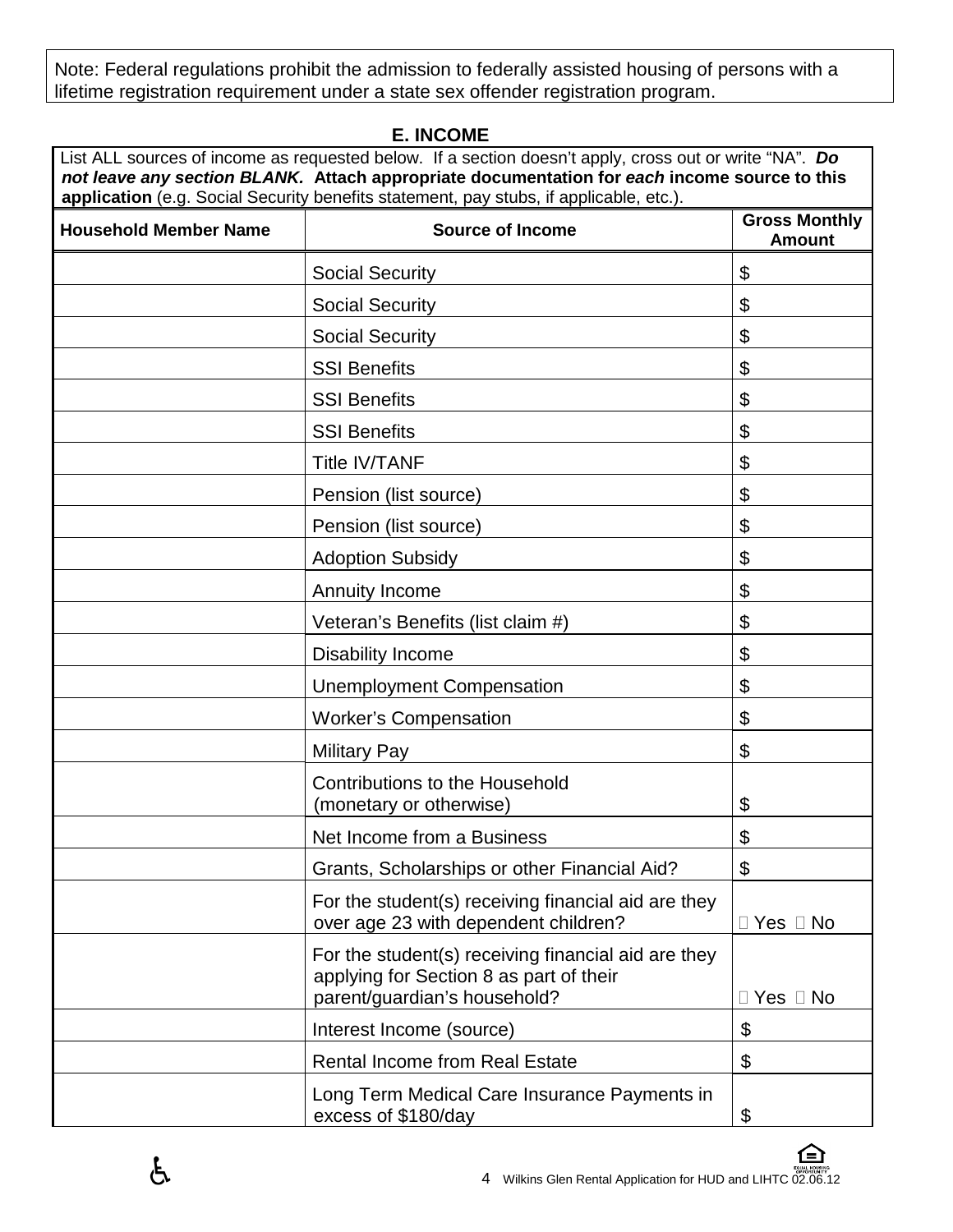### **Please attach your 4 most recent, consecutive pay stubs and/or other proof of income.**

| <b>Household Member Name</b>                                                  | <b>Source of Income</b>                                                                               | <b>Gross</b><br><b>Monthly</b><br><b>Amount</b> |
|-------------------------------------------------------------------------------|-------------------------------------------------------------------------------------------------------|-------------------------------------------------|
|                                                                               | <b>Employment amount</b>                                                                              | \$                                              |
|                                                                               | Employer:                                                                                             |                                                 |
|                                                                               | <b>Position Held</b>                                                                                  |                                                 |
|                                                                               | How long employed:                                                                                    |                                                 |
|                                                                               | <b>Employment amount</b>                                                                              | \$                                              |
|                                                                               | Employer:                                                                                             |                                                 |
|                                                                               | <b>Position Held</b>                                                                                  |                                                 |
|                                                                               | How long employed:                                                                                    |                                                 |
|                                                                               | <b>Employment amount</b>                                                                              | \$                                              |
|                                                                               | Employer:                                                                                             |                                                 |
|                                                                               | <b>Position Held</b>                                                                                  |                                                 |
|                                                                               | How long employed:                                                                                    |                                                 |
|                                                                               | <b>Employment amount</b>                                                                              | \$                                              |
|                                                                               | Employer:                                                                                             |                                                 |
|                                                                               | <b>Position Held</b>                                                                                  |                                                 |
|                                                                               | How long employed:                                                                                    |                                                 |
|                                                                               | <b>Alimony</b>                                                                                        |                                                 |
|                                                                               | Are you <i>legally entitled</i> to receive alimony?                                                   | $\gamma$ <sub>es</sub><br>lNo                   |
|                                                                               | If yes, list the amount you are entitled to receive.                                                  | $\boldsymbol{\mathsf{S}}$                       |
|                                                                               | Do you receive alimony?                                                                               | ้Yes<br>No                                      |
|                                                                               | If yes list amount you receive.                                                                       | \$                                              |
|                                                                               | <b>Child Support</b>                                                                                  |                                                 |
|                                                                               | Are you <i>legally entitled</i> to receive child support?                                             | $\gamma$ es<br><b>No</b>                        |
|                                                                               | If yes list the amount you are entitled to receive.                                                   | \$                                              |
|                                                                               | Do you receive child support?                                                                         | $\gamma$ es<br>No                               |
|                                                                               | If yes, list the amount you receive.                                                                  | \$                                              |
|                                                                               | <b>Other Income</b>                                                                                   | \$                                              |
|                                                                               | <b>Other Income</b>                                                                                   | \$                                              |
|                                                                               |                                                                                                       |                                                 |
|                                                                               | <b>TOTAL GROSS ANNUAL INCOME</b> (Based on the monthly amounts listed above x 12)                     | \$                                              |
| TOTAL GROSS ANNUAL INCOME FROM PREVIOUS YEAR                                  |                                                                                                       | \$                                              |
| Do you anticipate any changes to this income in the next 12 months?           |                                                                                                       | Yes<br>No                                       |
| Is any member of the household legally entitled to receive income assistance? |                                                                                                       | Yes<br>No                                       |
| someone who is not a member of the household as listed on Page 2?             | Is any member of the household likely to receive income or assistance ( <i>monetary or not</i> ) from | Yes<br>No                                       |
|                                                                               |                                                                                                       |                                                 |
| If yes to any of the above, explain:                                          |                                                                                                       |                                                 |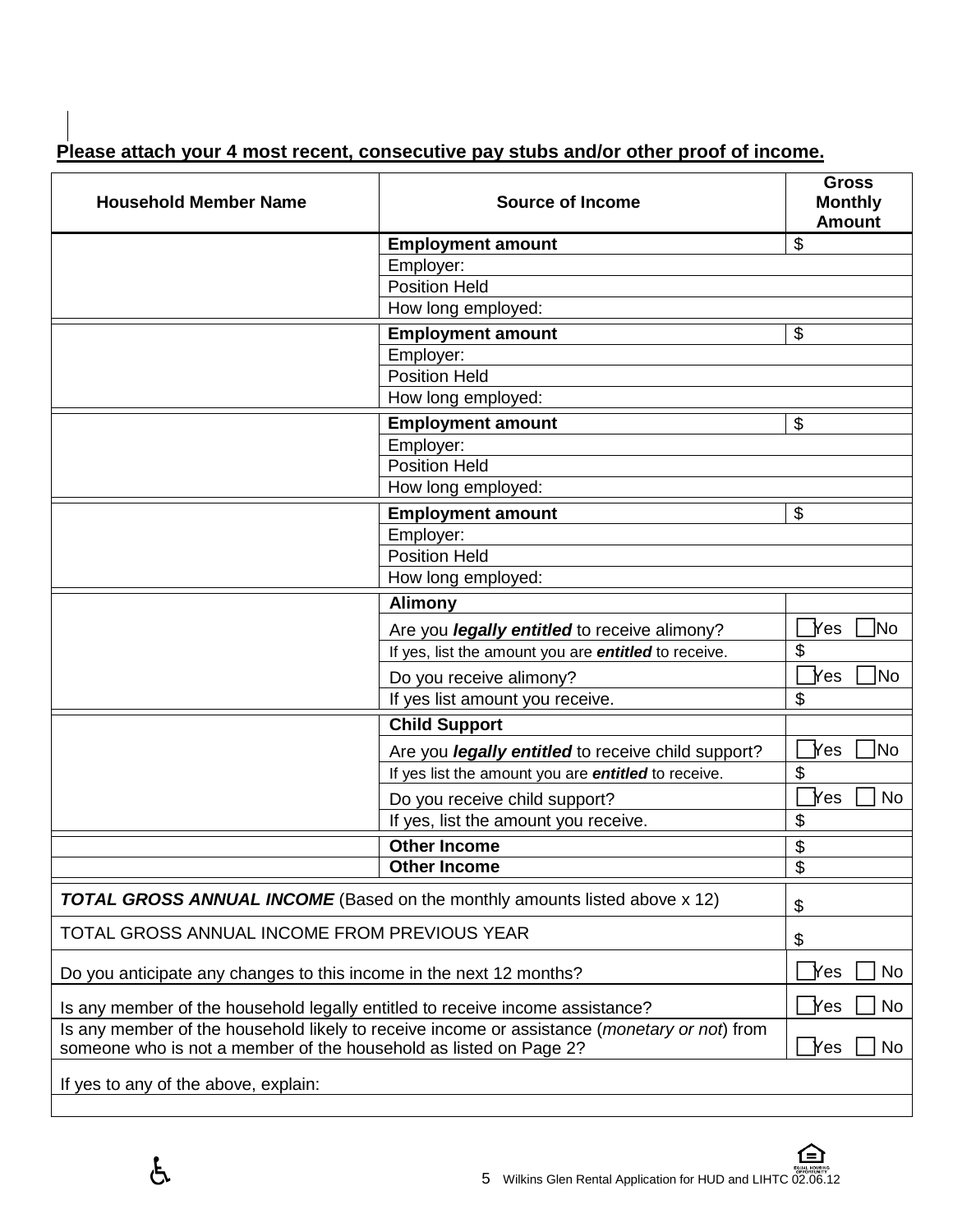|                            |       |                           |                      | <b>F. ASSETS</b>                                   |                                                                                                                                           |            |                      |
|----------------------------|-------|---------------------------|----------------------|----------------------------------------------------|-------------------------------------------------------------------------------------------------------------------------------------------|------------|----------------------|
|                            |       |                           |                      |                                                    | List assets for ALL household members, 18 years or older.<br>If your assets are too numerous to list here, please attach additional list. |            |                      |
|                            |       |                           |                      | If a section doesn't apply, cross out or write NA. |                                                                                                                                           |            |                      |
| <b>Checking Accounts</b>   |       | Balance \$<br><b>Bank</b> |                      |                                                    |                                                                                                                                           |            |                      |
|                            |       |                           |                      | <b>Bank</b>                                        |                                                                                                                                           |            | Balance \$           |
|                            |       |                           |                      | <b>Bank</b>                                        |                                                                                                                                           |            | Balance \$           |
| <b>Savings Accounts</b>    |       |                           |                      | <b>Bank</b>                                        |                                                                                                                                           |            | Balance \$           |
|                            |       |                           |                      | <b>Bank</b>                                        |                                                                                                                                           |            | Balance \$           |
|                            |       |                           |                      | <b>Bank</b>                                        |                                                                                                                                           |            | Balance \$           |
| <b>Trust Account</b>       |       |                           |                      | <b>Bank</b>                                        |                                                                                                                                           |            | Balance \$           |
|                            |       |                           |                      | <b>Bank</b>                                        |                                                                                                                                           |            | Balance \$           |
| Certificates               |       |                           |                      | <b>Bank</b>                                        |                                                                                                                                           |            | Balance \$           |
| of Deposit (CD)            |       |                           |                      | <b>Bank</b>                                        |                                                                                                                                           |            | Balance \$           |
|                            |       |                           |                      | <b>Bank</b>                                        |                                                                                                                                           |            | Balance \$           |
|                            |       |                           |                      |                                                    |                                                                                                                                           |            |                      |
|                            |       |                           |                      | <b>Bank</b>                                        |                                                                                                                                           | Balance \$ |                      |
| <b>Credit Union</b>        |       | <b>Bank</b>               |                      | Balance \$                                         |                                                                                                                                           |            |                      |
|                            |       |                           |                      |                                                    |                                                                                                                                           |            |                      |
|                            |       |                           | <b>Maturity Date</b> |                                                    |                                                                                                                                           | Value \$   |                      |
| <b>Savings Bonds</b>       |       |                           | <b>Maturity Date</b> |                                                    | Value \$                                                                                                                                  |            |                      |
|                            |       |                           | <b>Maturity Date</b> |                                                    | Value \$                                                                                                                                  |            |                      |
| <b>Retirement Accounts</b> |       |                           |                      | Administrator                                      |                                                                                                                                           | Value \$   |                      |
| (401k, 403b, IRA, etc)     |       |                           |                      | Administrator                                      |                                                                                                                                           | Value \$   |                      |
|                            |       |                           |                      | Administrator                                      |                                                                                                                                           | Value \$   |                      |
|                            |       |                           |                      |                                                    |                                                                                                                                           |            |                      |
| Whole Life Insurance       |       |                           |                      |                                                    |                                                                                                                                           |            | Cash Value \$        |
| Whole Life Insurance       |       |                           |                      |                                                    |                                                                                                                                           |            | Cash Value \$        |
|                            |       |                           |                      |                                                    |                                                                                                                                           |            |                      |
| <b>Mutual Funds</b>        | Name: |                           |                      | #Shares:                                           | Interest or Dividend \$                                                                                                                   |            | Value \$             |
|                            | Name: |                           |                      | #Shares:                                           | Interest or Dividend \$                                                                                                                   |            | Value \$             |
|                            | Name: |                           |                      | #Shares:                                           | Interest or Dividend \$                                                                                                                   |            | Value \$             |
|                            | Name: |                           |                      | #Shares:                                           | Dividend Paid \$                                                                                                                          |            | Value \$             |
| <b>Stocks</b>              | Name: |                           |                      | #Shares:                                           | Dividend Paid \$                                                                                                                          |            |                      |
|                            | Name: |                           |                      | #Shares:                                           | Dividend Paid \$                                                                                                                          |            | Value \$<br>Value \$ |
|                            |       |                           |                      |                                                    |                                                                                                                                           |            |                      |
| <b>Bonds</b>               | Name: |                           |                      | #Shares:                                           | Interest or Dividend \$                                                                                                                   |            | Value \$             |
| Investment                 |       |                           |                      |                                                    |                                                                                                                                           | Appraised  |                      |
| Property                   |       |                           |                      |                                                    |                                                                                                                                           | Value \$   |                      |

Ġ.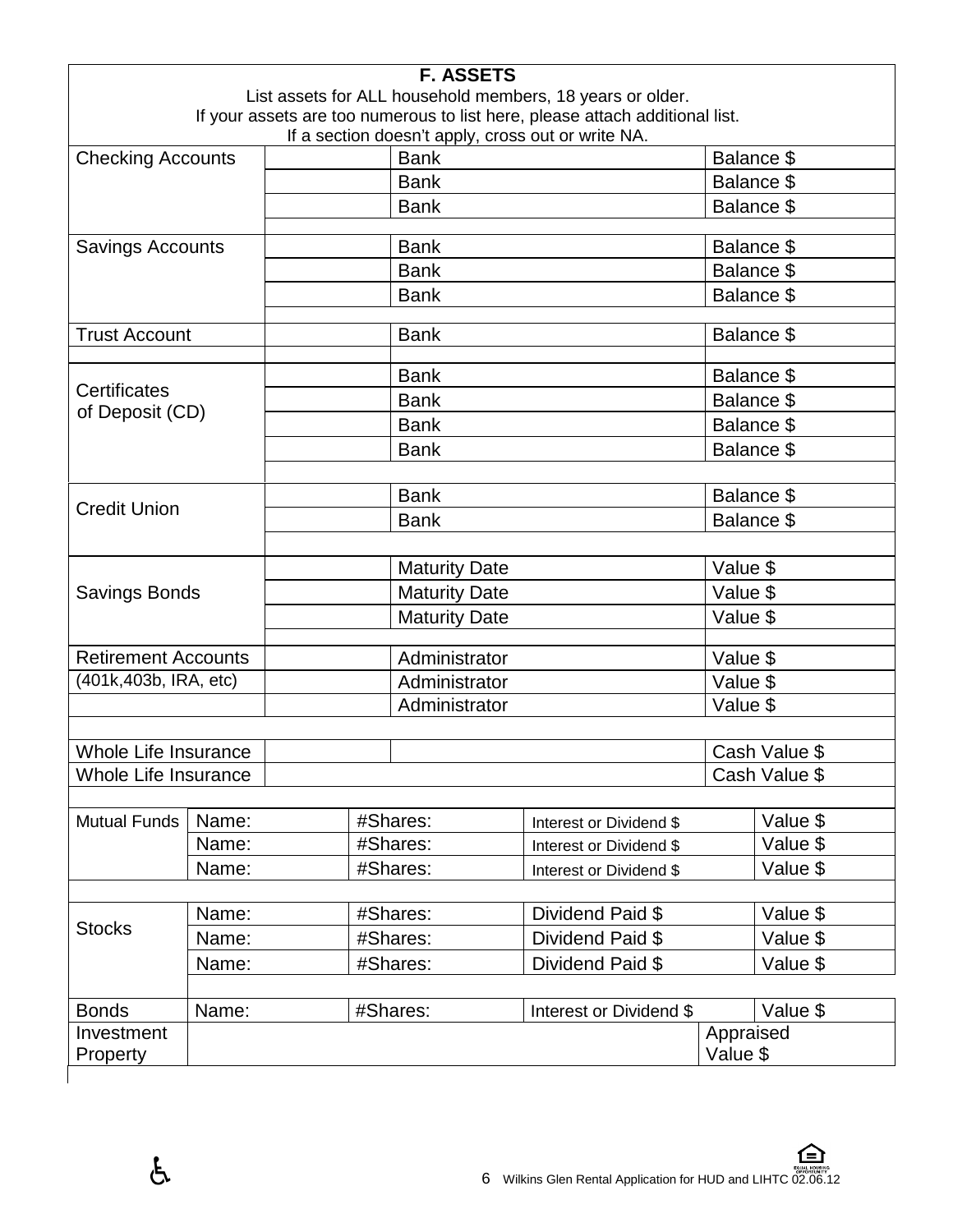

Ġ.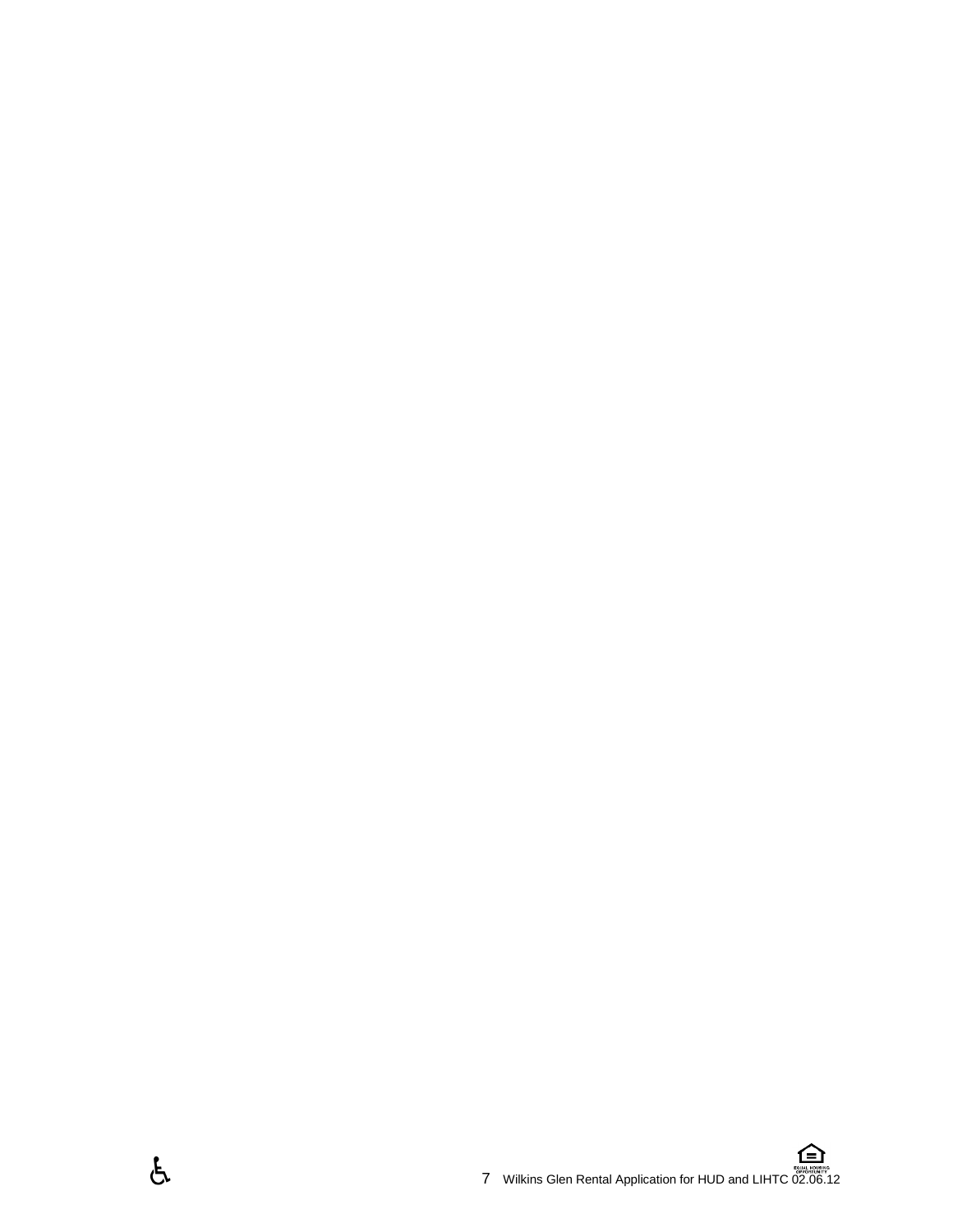| Real Estate Property: Do you own any property? | Yes | lNo |
|------------------------------------------------|-----|-----|
| If yes, Type of property:                      |     |     |
| Location of property:                          |     |     |
| <b>Appraised Market Value</b>                  |     |     |
| Mortgage or outstanding loans balance due      |     |     |
| Amount of annual insurance premium             |     |     |
| Amount of most recent tax bill                 |     |     |
|                                                |     |     |

| Have you sold/disposed of any property in the last 2 years? | Yes<br>No |  |
|-------------------------------------------------------------|-----------|--|
| If yes, Type of property                                    |           |  |
| Market value when sold/disposed                             |           |  |
| Amount sold/disposed for                                    |           |  |
| Date of transaction                                         |           |  |

| Have you disposed of any other assets in the last 2 years (Example: given |             |           |
|---------------------------------------------------------------------------|-------------|-----------|
| away money to relatives, set up Irrevocable Trust Accounts, etc.)?        | <b>T</b> es | <b>No</b> |
| If yes, describe the asset                                                |             |           |
| Date of disposition                                                       |             |           |
| Amount disposed                                                           |             |           |
|                                                                           |             |           |

|                      | Do you have any other assets not listed above (excluding personal property)? | lYes | <b>INo</b> |
|----------------------|------------------------------------------------------------------------------|------|------------|
| If yes, please list: |                                                                              |      |            |
|                      |                                                                              |      |            |
|                      |                                                                              |      |            |

### **G. REFERENCE INFORMATION**

|                         | Name:             |             |
|-------------------------|-------------------|-------------|
| <b>Current Landlord</b> | Address:          |             |
|                         | Home Phone:       | Bus. Phone: |
|                         | Dates of Tenancy: |             |
| <b>Prior Landlord</b>   | Name:             |             |
|                         | Address:          |             |
|                         | Home Phone:       | Bus. Phone: |
|                         | Dates of Tenancy: |             |
|                         | Name:             |             |
| <b>Prior Landlord</b>   | Address:          |             |
|                         | Home Phone:       | Bus. Phone: |
|                         | Dates of Tenancy: |             |

£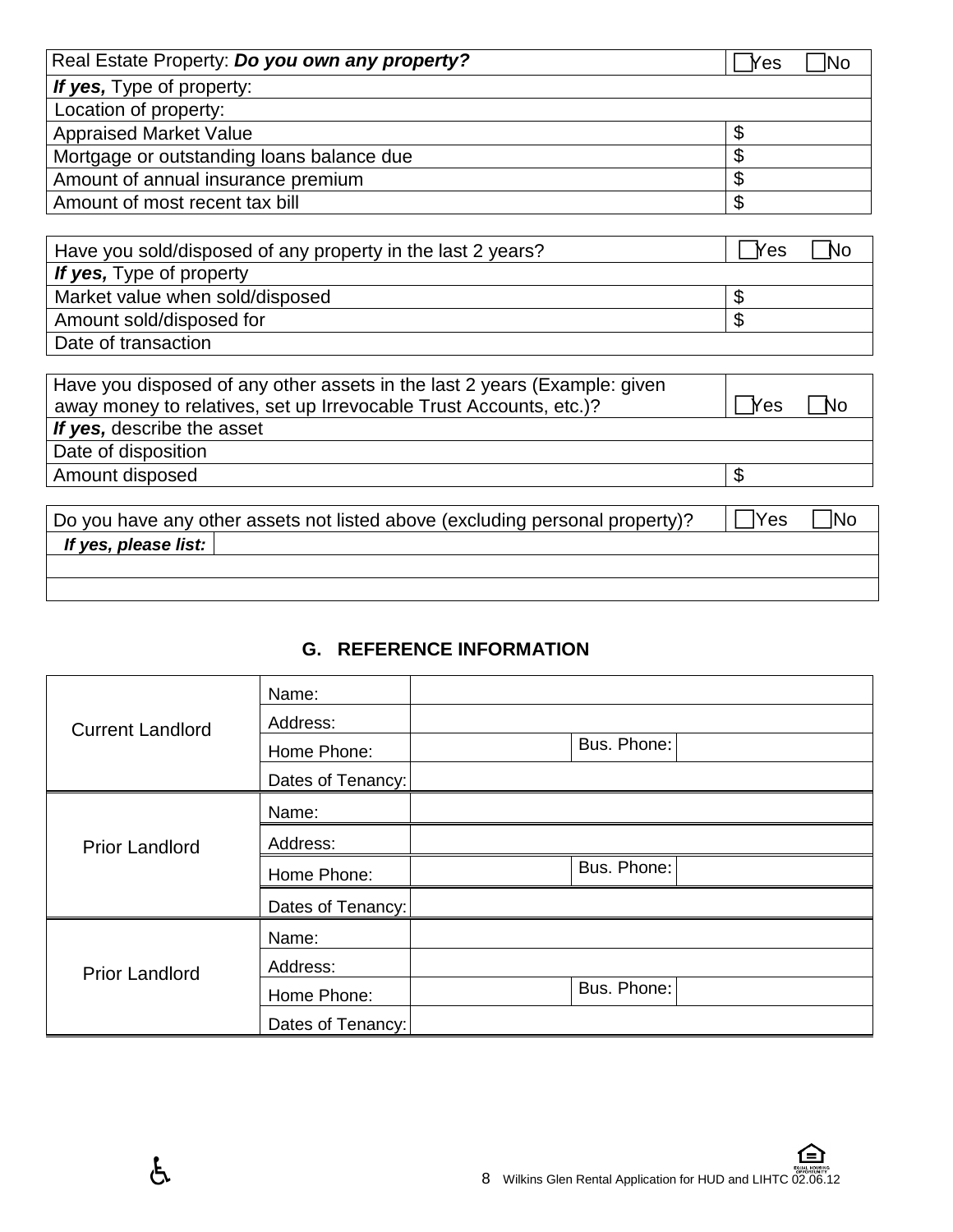| Credit Reference #1:               |          |  |
|------------------------------------|----------|--|
| Address:                           |          |  |
| Account #:                         | Phone #: |  |
| Credit Reference #2:               |          |  |
| Address:                           |          |  |
| Account #:                         | Phone #: |  |
| Personal Reference #1:             |          |  |
| Address:                           |          |  |
| Relationship:                      | Phone #: |  |
| Personal Reference #2:             |          |  |
| Address:                           |          |  |
| Relationship:                      | Phone #: |  |
| $\sim$<br>$\overline{\phantom{a}}$ |          |  |

| In case of emergency notify: |          |  |
|------------------------------|----------|--|
| Name:                        | Address: |  |
| Relationship:                | Phone #: |  |

| H. DEMOGRAPHIC INFORMATION (Optional)<br>These are optional questions, but are important for fair housing purposes.<br>Please indicate appropriate category. Thank you. |                                     |                                   |  |
|-------------------------------------------------------------------------------------------------------------------------------------------------------------------------|-------------------------------------|-----------------------------------|--|
| <b>Ethnicity of Head of Household #</b>                                                                                                                                 |                                     |                                   |  |
| 1. Hispanic                                                                                                                                                             | 2. Non-Hispanic                     | 3. Declined to Report             |  |
| Race of Head of Household #                                                                                                                                             |                                     |                                   |  |
| 1. American Indian or Alaskan Native<br>2. Asian or Pacific Islander                                                                                                    | 3. African American<br>4. Caucasian | 5. Other<br>6. Declined to Report |  |

### **I. VEHICLE AND PET INFORMATION** (if applicable)

List any cars, trucks, or other vehicles owned. Parking will be provided for one vehicle. Arrangements with Management will be necessary for more than one vehicle.

| Type of Vehicle:                  | License Plate #: |  |  |
|-----------------------------------|------------------|--|--|
| Year/Make:                        | Color:           |  |  |
| Type of Vehicle:                  | License Plate #: |  |  |
| Year/Make:                        | Color:           |  |  |
| Is a pet a member of your family? | No<br>Yes        |  |  |
| If yes, describe:                 |                  |  |  |

£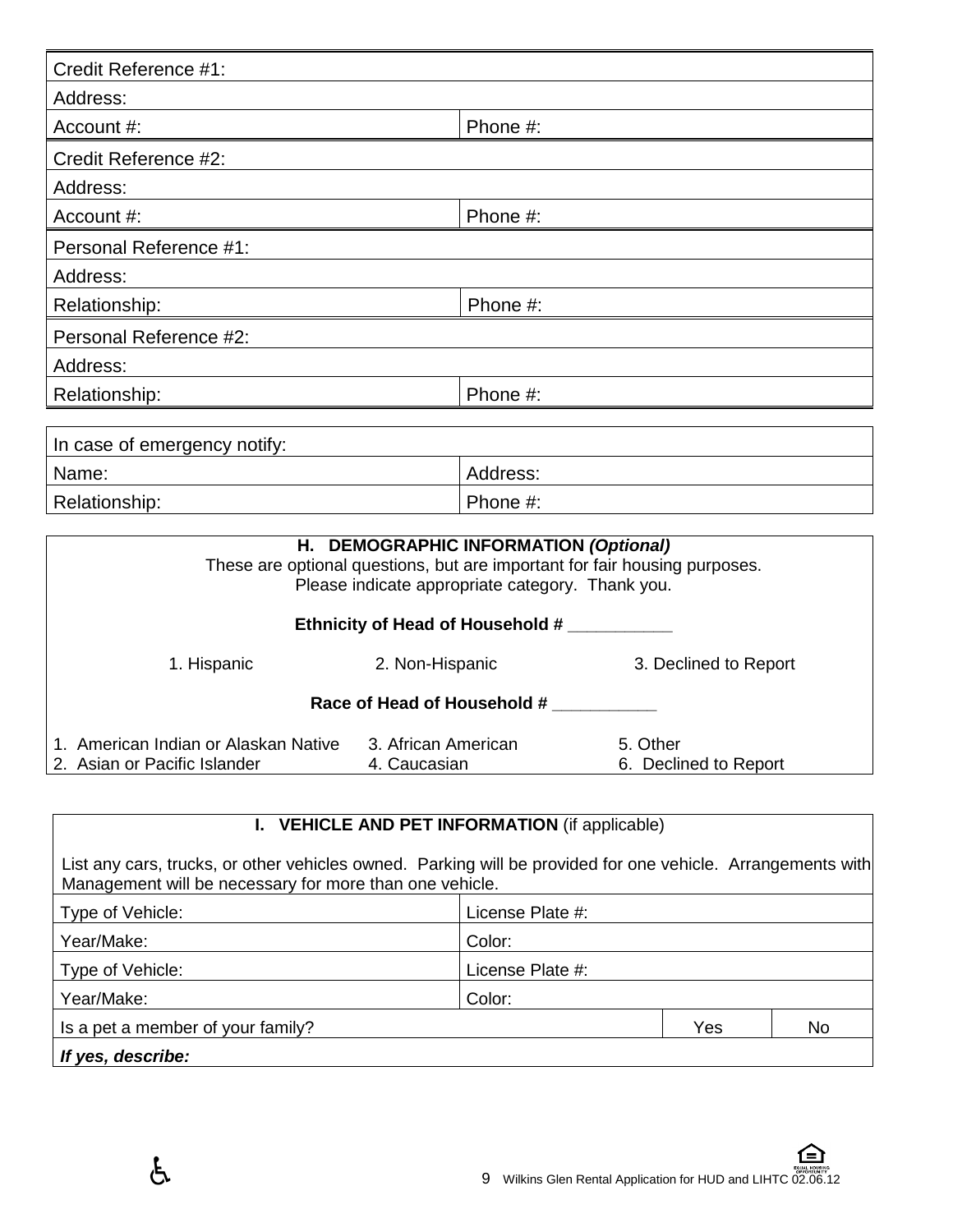#### **J. OTHER INFORMATION**

Community Eligibility

Elderly and/or Disability Eligibility (where applicable): For some applicable HUD-regulated communities, we are required by HUD to request the following information for the purpose of determining eligibility for admission and/or to give special considerations with regard to allowances in determining rent. Please check the box or boxes that apply. Note: For Wilkins Glen, applicants applying for apartments assisted with a projected based section 8 voucher, single person households must be either elderly (aged 62 or older) or disabled (see attached "Disability Verification Form") which includes definitions for disability.

Head of Household, Spouse or Co-Head is:

- [ ] 62 years of age or older
- [ ] Disabled see attached Disability Verification Form, which provides definition.

Enterprise Income Verification (EIV) System Notification

HUD's EIV System enables this community to cross reference resident-reported benefits and wage income to ensure the integrity of income and rent calculations. Please initial here that you have read this Notification. If you have any questions, you are encouraged to ask the management staff. HOH Initials: \_\_\_\_\_\_\_\_\_\_\_\_\_\_ Co-Resident Initials: \_\_\_\_\_\_\_\_\_\_\_\_\_\_\_\_\_ Co-Resident Initials: \_\_\_\_\_

### Federally Assisted Housing Requirement per 24 C.F.R. Part 5 Section 5.856

Federal regulations prohibit the admission to federally assisted housing of persons with a lifetime registration requirement under a state sex offender registration program.

| Do you have a registration requirement under a state |
|------------------------------------------------------|
| sex offender registration program?                   |

**If so, in what state?** 

Is the registration requirement a lifetime requirement?

#### Implementation of the Violence Against Women and Justice Department Reauthorization Act of 2005

| Are you a victim of domestic violence, dating violence or stalking? $\Box$ Yes                         |  | $\Box$ No |
|--------------------------------------------------------------------------------------------------------|--|-----------|
| If yes, please complete the Certification of Domestic Violence, Dating Violence or Stalking form (HUD- |  |           |
| 91066) which will be provided by the management staff upon request.                                    |  |           |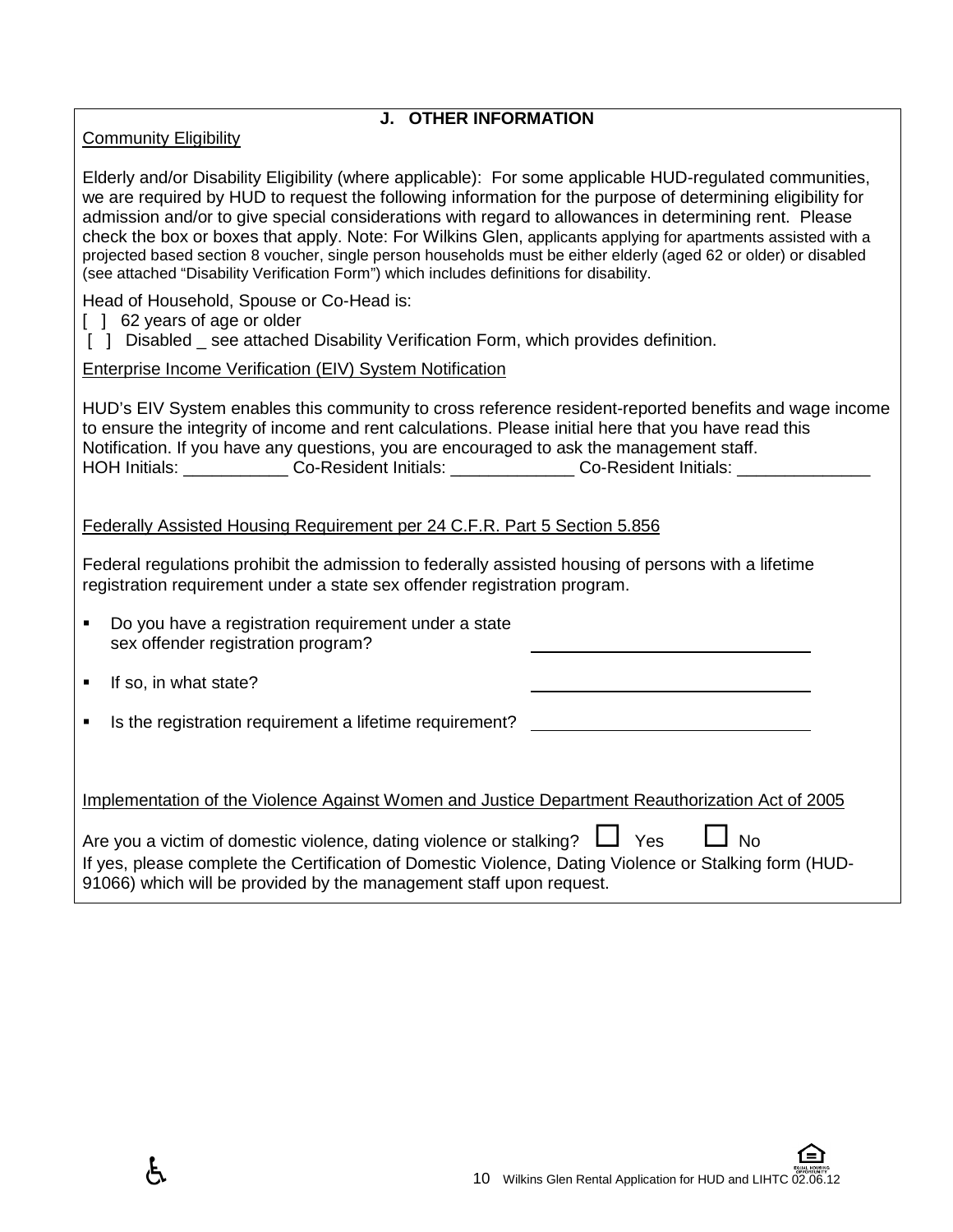#### **CERTIFICATION**

I/We hereby certify that I/We Do/Will Not maintain a separate subsidized apartment home in another location. I/We further certify that this will be my/our permanent residence. I/We understand I/We must pay a security deposit for this apartment prior to occupancy. I/We understand that my/our eligibility for housing will be based on applicable income limits and by management's selection criteria. I/We certify that all information in this application is true to the best of my/our knowledge and I/We understand that false statements or information are punishable by law and will lead to cancellation of this application or termination of tenancy after occupancy. All adult applicants, 18 or older, must sign application.

In consideration for being permitted to apply for this apartment, I Applicant, do represent all information in this application to be true and that the owner/manager/employee/agent may rely on this information when investigating and accepting this Rental Application. Applicant hereby authorizes the owner/manager/agent to make independent investigations to determine my credit, financial standing, criminal background, including sex offender registration history, and character standing. Applicant authorizes any person, or background checking agency having any information on him/her to release any and all information to the owner/manager/employee or their agents or background checking agencies. Applicant hereby releases, remises and forever discharges, from any action whatsoever, in law and equity, and all owners, managers and employees or agents, both of landlord and their credit checking agencies in connection with processing, investigating, or credit checking this application, and will hold harmless from any suit or reprisal whatsoever.

Beacon Residential Management Limited Partnership, Agent for this community, does not discriminate on the basis of race, color, religion, sex, national origin, familial status, physical or mental disability, ancestry, marital status, sexual orientation, age (except minors) or lawful source of income in the access or admission to its programs or employment, or in its programs, activities, functions or services.

| (Signature of Resident)                  | Date |
|------------------------------------------|------|
|                                          |      |
| (Signature of Co-Resident)               | Date |
|                                          |      |
| (Signature of Co-Resident)               | Date |
|                                          |      |
| (Signature of Management Representative) | Date |

#### **PENALTIES FOR MISUSING THIS CONSENT:**

Title 18, Section 1001 of the U.S. Code states that a person is guilty of a felony for knowingly and willingly making false or fraudulent statements to any department of the United States Government. HUD and any owner (or any employee of HUD or the owner) may be subject to penalties for unauthorized disclosures or improper use of information collected based on the consent form. Use of the information collected based on this verification form is restricted to the purposes cited above. Any person who knowingly or willingly requests, obtains or discloses any information under false pretenses concerning an applicant or participant may be subject to a misdemeanor and fined not more than \$5,000. Any applicant or participant affected by negligent disclosure of information may bring civil action for damages, and seek other relief, as may be appropriate, against the officer or employee of HUD or the owner responsible for the unauthorized disclosure or improper use. Penalty provisions for misusing the social security number are contained in the Social Security Act at 208 (a) (6), (7) and (8). Violation of these provisions are cited as violations of 42 U.S.C. 408 (a) (6), (7) and (8).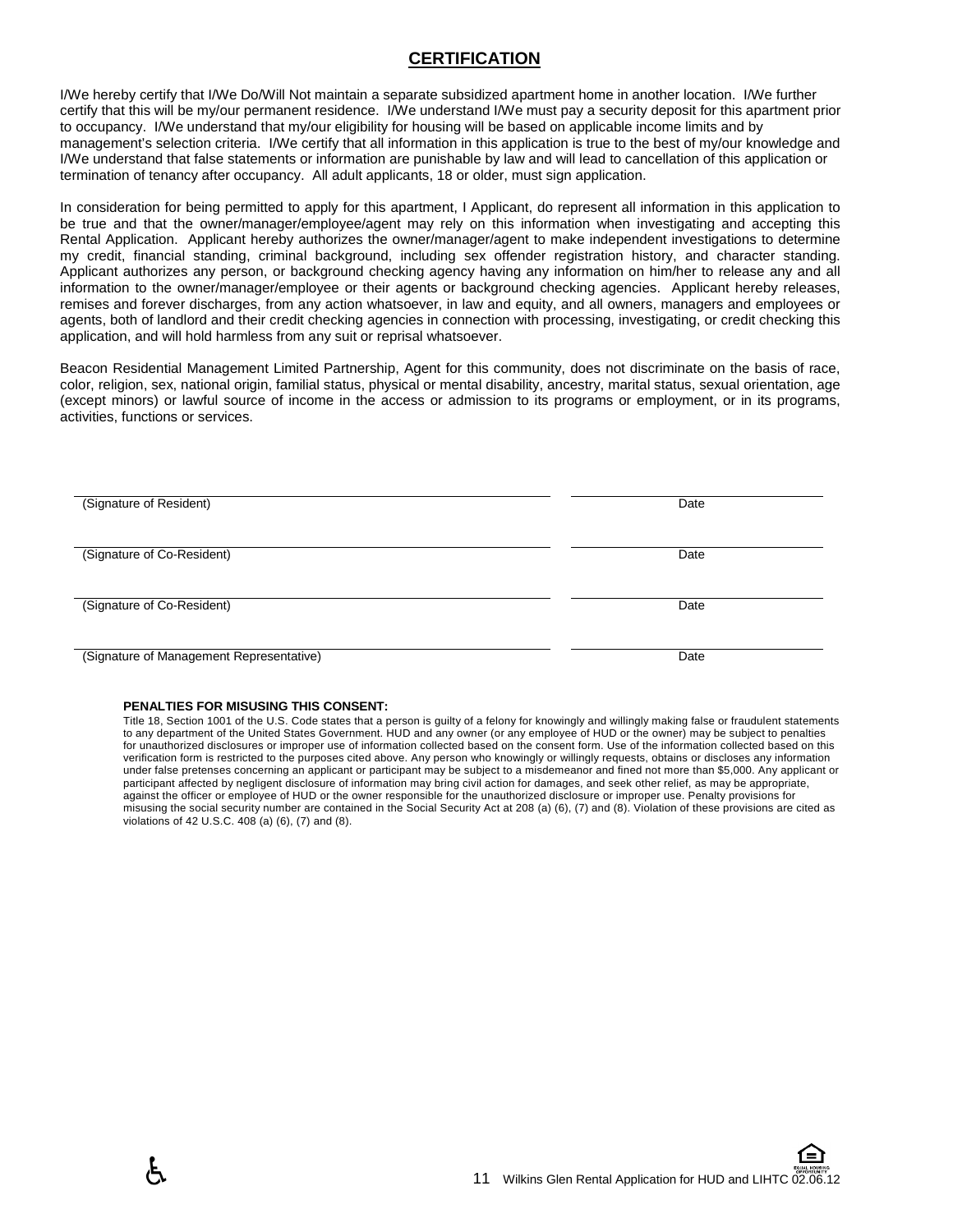#### **OPTIONAL QUESTIONS TO ASCERTAIN IF AN APPLICANT IS ELIGIBLE FOR PRIORITY STATUS PLEASE INDICATE YES OR NO TO EACH QUESTION**

**1st Priority:** Are you Homelessness due to Displacement by Natural Forces: An applicant, otherwise eligible and qualified, who has been displaced by:

- (i) fire not due to the negligence or intentional act of applicant or a household member;
- (ii) earthquake, flood or other natural cause; or
- (iii) a disaster declared or otherwise formally recognized under disaster relief laws.

YES No

**2nd Priority:** Are you Homelessness due to Displacement by Public Action (Urban Renewal): An applicant, otherwise eligible and qualified, who will be displaced within 90 days, or has been displaced within the three years prior to application, by:

- (i) any low rent housing project as defined in M.G. L. c. 121B, § 1, or
- (ii) a public slum clearance or urban renewal project initiated after January 1, 1947, or
- (iii) other public improvement.

ᄹ

YES No

**3rd Priority:** Are you Homelessness due to Displacement by Public Action (Sanitary Code Violations): An applicant, othrwise eligible and qualified, who is being displaced, or has been displaced within 90 days prior to application, by enforcement of minimum standards of fitness for human habitation established by the State Sanitary Code or local ordinances, provided that:

- (i) neither the applicant nor a household member has caused or substantially contributed to the cause of enforcement proceedings; and
- (ii) the applicant has pursued available ways to remedy the situation by seeking assistance through the courts or appropriate administrative or enforcement agencies.

 $YES$  No  $N$ 

Note: For purposes of this subsection, "enforcement" is interpreted as a formal condemnation of the apartment. Citation for code violations does not, without more, constitute a condemnation.

**4th Priority:** Are you Involuntary Displaced by Domestic Violence: "Domestic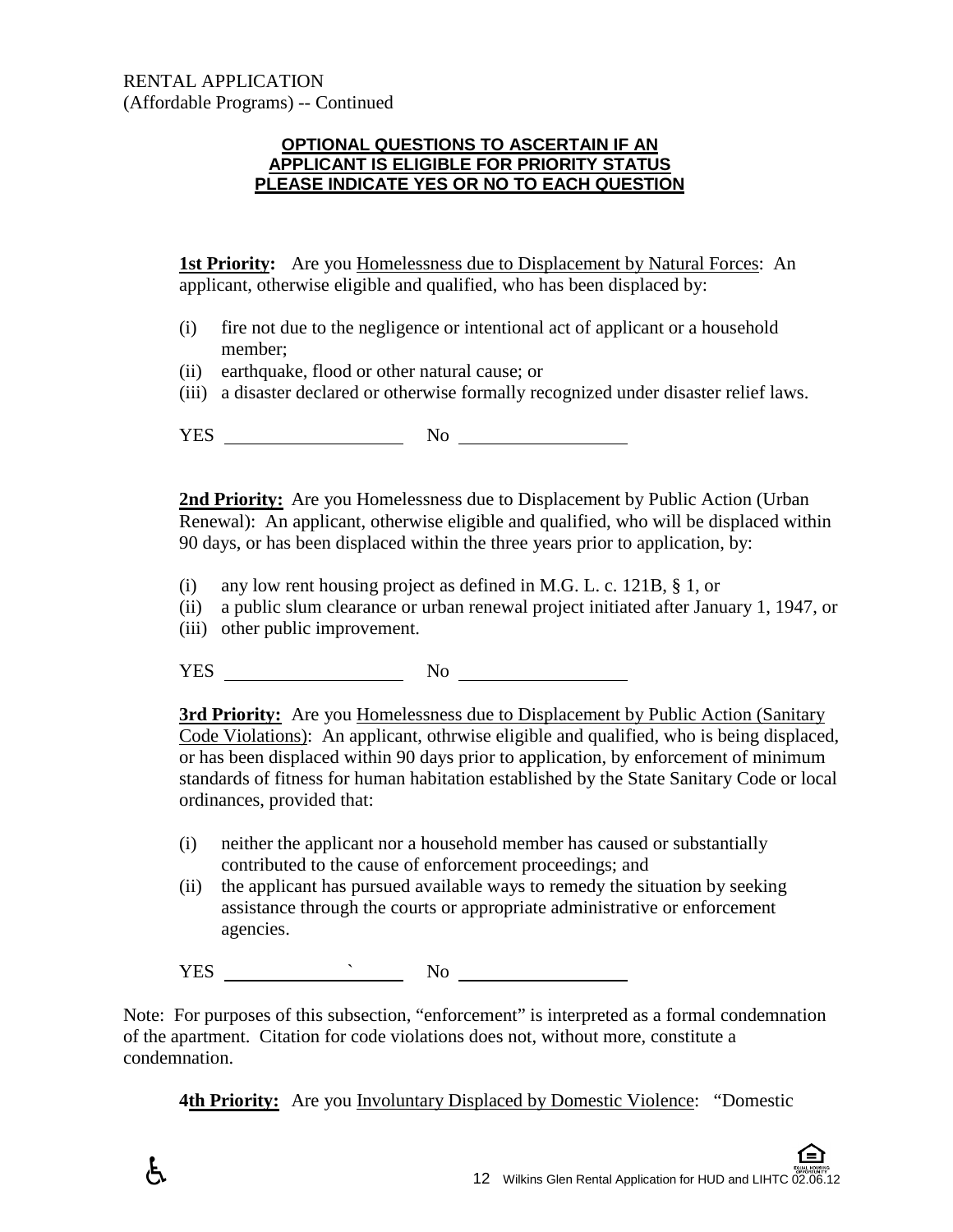Violence" as defined in M.G.L. c. 209A means actual or threatened physical violence directed against one or more members of the applicant's family by a spouse or other member of the applicant's household. An applicant is involuntarily displaced by domestic violence if:

- (i) The applicant has vacated a housing unit because of domestic violence; or
- (ii) The applicant lives in a housing unit with a person who engages in domestic violence.

 $YES$  No  $\overline{\phantom{a}}$  No  $\overline{\phantom{a}}$ 

If the applicant is still living in the housing unit with a person who engages in domestic violence at the time of selection, the violence must have occurred within six months or be of a continuing nature.

Priority for Involuntary Displacement by Domestic Violence applies only to households with one or more children under the age of 18.

**Head of household must initial verifying the Priority status selection here:** 

Ė.

**(initial above)**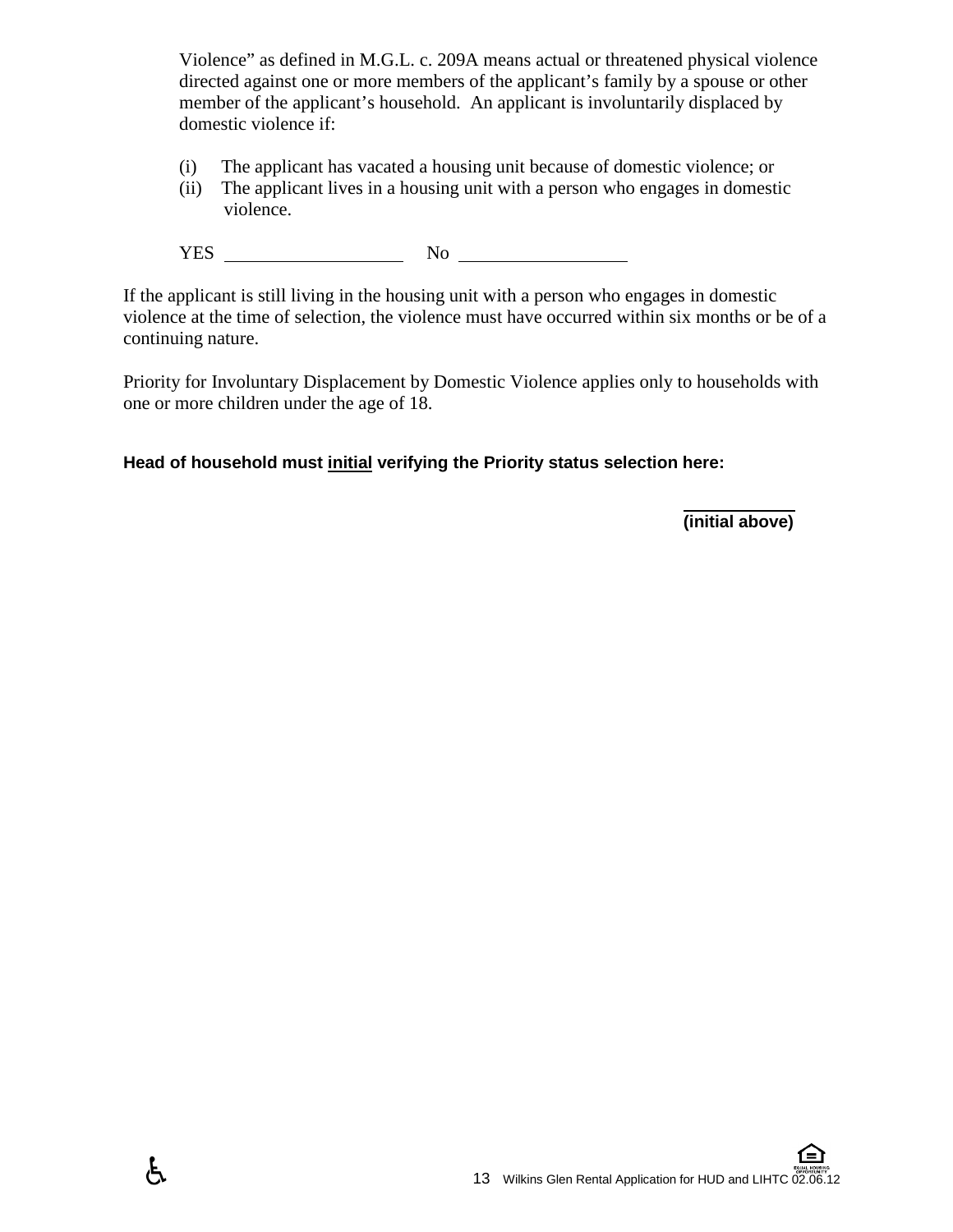# **Applicant's and Resident's Right to Request a Reasonable Accommodation**

If you have a disability and you need:

- A *change or waiver in the rules or policies* of the community to afford equal access and full enjoyment of your apartment home, the common facilities or to participate in special programs located at the community;
- A *physical modification* in your apartment or to some other feature of the community which would afford you equal access and full enjoyment of your apartment home or use of the facilities located at the community; or
- A *more effective means of communication* to provide official information or permit you to contact the management office.

Then you can request these modifications or exceptions to how the community conducts its operations by making a request for a Reasonable Accommodation. The right to request a Reasonable Accommodation is established under federal and state law.

If you have a physical or mental limitation (disability) which meets the legal definitions under federal and state law and have a request that is not too expensive or difficult to arrange *and* this request will provide you with improved use of your apartment home or the common facilities of the community, then we will try to fulfill your request.

You may make this request in writing by completing a *Reasonable Accommodation Request Form* or some other type of permanent and comprehensible document (e.g., a tape cassette) which answers all the questions on the Request Form. If you need assistance completing the Request Form, we can put you in touch with group(s) that can better assist you. If you require additional information about our procedures, we will be happy to explain them in a manner that is fully comprehensible by you. If this requires the use of sign language or another alternative form of communication, we will attempt to meet your needs.

We will give you an answer within ten (10) working days of our receipt of a Reasonable Accommodation Request unless there is a problem getting the information we require to verify the appropriateness of the request. If we require additional time, we will notify you and explain the reason for the delay. We will let you know if we require additional information or if we would like to propose an alternative solution which has an equal outcome to the accommodation requested.

If for any reason we are unable to fulfill your accommodation request, we will provide you with an explanation. You will then have ten (10) working days from the date of denial to provide additional information before we consider the matter closed.

You may obtain a Reasonable Accommodation Request Form at the management office. If you have a disability and have any comments on your experience at the community, please contact the onsite Property Manager who will make arrangements for you to be contacted to discuss your experience.

Applicant/Resident Signature Date

Ġ.